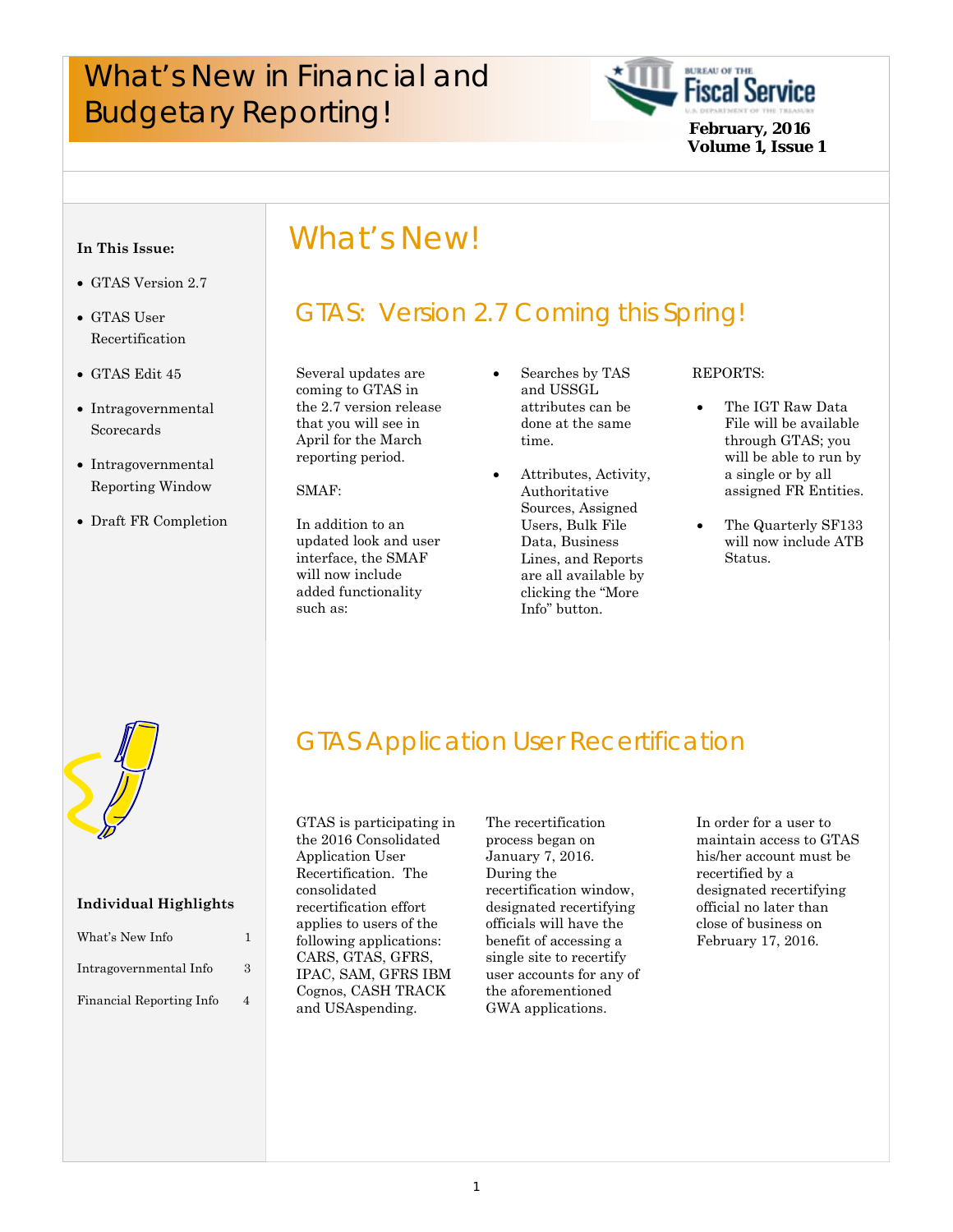

 **Need Help in GTAS or Have General Questions or GFRS? (i.e. access issues, system requirements, feature questions) Contact the Treasury Support Center at:** 

#### **GTAS:**

 **Email: gtas@stls.frb.org GFRS: Phone: 1-877-440-9476 Option 1, then Option 3** 

**Phone: 1-877-440-9476 Option 1, then Option 4 Email: gfrs@stls.frb.org** 

# GTAS Edit 45 Going Fatal – Q and A

**Q**: When is this edit going Fatal?

 fatal starting next **A**: The Closing GTAS Edit 45 will be going period (FY16 Period 4), for February's reporting of January Month End data. This edit is the proprietary version of an edit that most everyone is already familiar with; GTAS Closing Edit 21.

**Q**: Why is this edit going Fatal now?

 was to always have this **A**: The original intention edit go fatal the second full year of GTAS reporting (Hence the title of Closing Edit GTAS Year 2). However, due to extenuating circumstances, we had to delay until year 3 of GTAS.

**Q**: How does this Edit work?

**A**: This edit, like Edit 21, is designed to ensure that proper closing is performed at year end and is enforced into the next fiscal year. Edit 45 compares your prior year ending balance proprietary USSGLs against your current year beginning balance proprietary USSGLs. This edit has a left side (PY Ending Balances) and a right side (CY Beginning Balances). If the left side does not match the right, an edit error is generated in the amount of the difference.

**Q**: What does this mean for my GTAS submission?

**A**: Agencies cannot certify Treasury Account Symbols that are failing fatal edits, so any TAS that was failing this previously will need to resolve the discrepancy before certifying going forward.

**Q**: What do I do if I am failing this edit?

**A**: The first step is not to panic, we at Fiscal Service will work with you to diagnose the issue and get it resolved. We understand that there will be issues that arise that cannot be resolved within the timeframe of a single reporting window.

In those cases, we will advise agencies to submit an edit override request in OMB Max. This request will then be evaluated and either approved or denied. Tip: We at Fiscal Service will be much more inclined to provide approval if the request contains a firm resolution date that does not exceed FY 2016.

As always, if you have any question about this edit or any other GTAS business question, please reach out to your GTAS point of contact.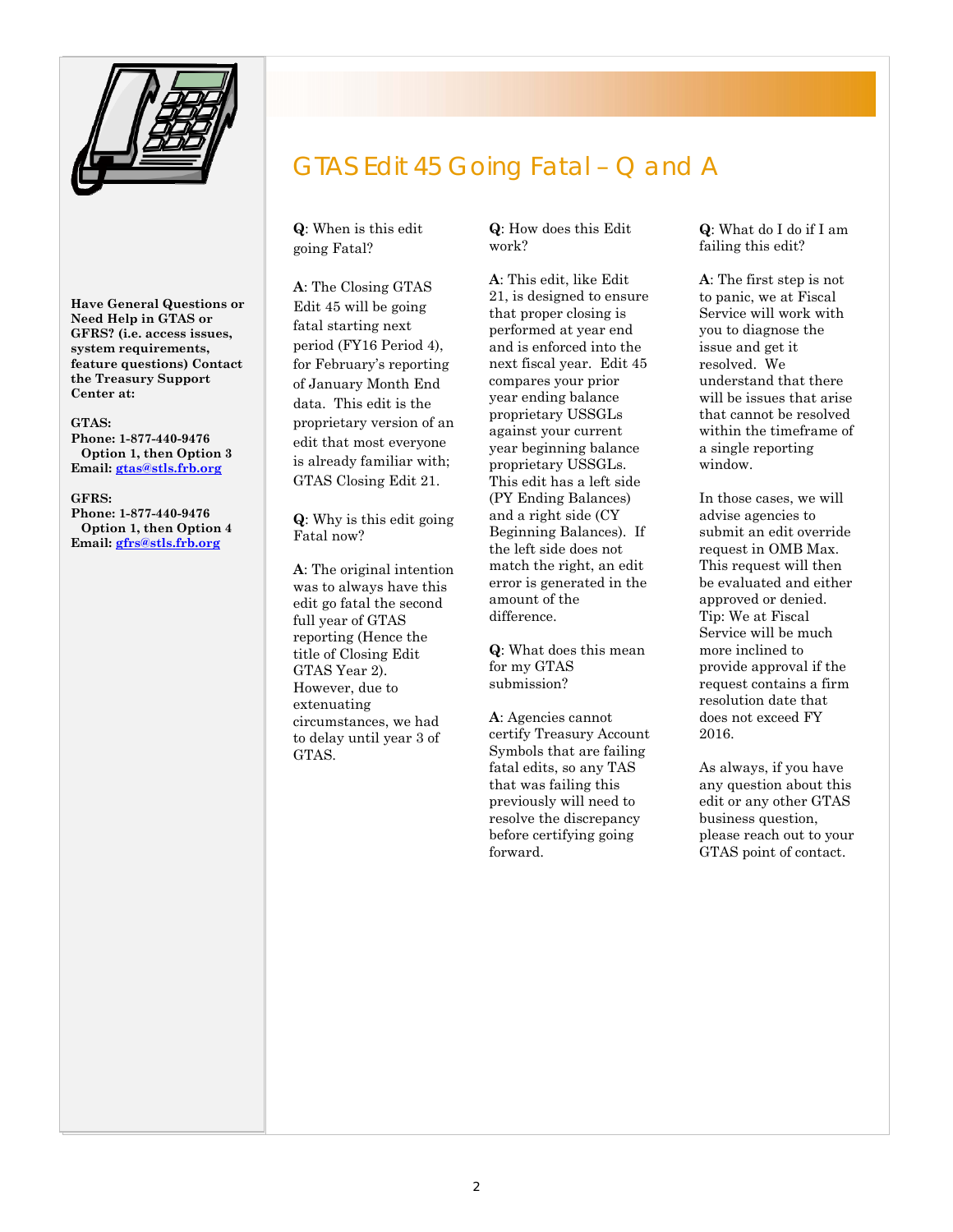

**For GTAS inquiries regarding accounting guidance and/or edit and validation issues, please contact the Fiscal Service Accountant assigned to your agency using the following list: http://www.fiscal.treasury. gov/fsservices/gov/acctg/gt as/contacts.htm** 

**For GFRS inquiries regarding general information or Financial Reporting, please contact the Fiscal Service Accountant assigned to your agency using the following list: http://www.fiscal.treasury. gov/fsservices/gov/acctg/gf rs/contacts.htm** 

**For Intragovernmental inquiries in GTAS, please contact the Fiscal Service Accountant assigned to your agency using the following list: http://www.fiscal.treasury. gov/fsservices/gov/acctg/gt as/intragovt\_contacts.htm** 

**For USSGL Guidance, please visit the following web page at: http://www.fiscal.treasury. gov/fsreports/ref/ussgl/ussg l\_home.htm** 

#### Intragovernmental:

# Publishing of the Intragovernmental (IGT) **Scorecards**

will publish the quarterly  entities that receive IGT webpage in OMB Max. In an effort to remediate the material weakness of the *Financial Report of the United States Government* (FR), Fiscal Service will make all IGT scorecards of the significant entities readily available to the federal financial management community. A major part of the process that may currently be missing is ensuring IGT scorecard visibility to agency CFOs and auditors, in addition to the current financial management professionals. To remedy the current lack of visibility, Fiscal Service IGT scorecards beginning in the first quarter of fiscal year 2016. The IGT scorecards will be available through a The webpage will be viewable to the financial management professionals associated with the significant scorecards. After the quarterly IGT scorecard process is complete, Fiscal Service will publish the Final IGT Scorecards to OMB Max.

of the IGT Scorecard<br>webpage A notification will then be sent to all members webpage.

Through the new webpage in OMB Max, the significant entities will have the ability to not only view their individual agency's ranking, but also view the entire ranking list of all Federal Program Agencies (FPAs) per quarter. In addition, agencies will have the ability to view the total IGT differences governmentwide, as well as all scorecards of the significant entities. Fiscal Service wants to ensure that each of the significant entities is provided with a clear depiction of how discrepancies in reporting with other FPAs greatly impact the representation of the FR.

In October FY 15, the CFO council was notified regarding the availability of the quarterly IGT Scorecards in OMB Max.

 to ensure any contacts In order to ensure the webpage is available to the appropriate members of the federal financial management community, Fiscal Service requested the contact names and email addresses of the agency CFO, Office of the Inspector General and Independent auditor. The OMB Max webpage will go live mid-January, however, the FY16 Q1 IGT Scorecard will not be posted until the end of March when Final scorecards are issued. This information was requested ahead of time that do not currently have Max.gov access can request and be granted access prior to the publication date. If you do not already have access to OMB Max, please visit MAX.gov and use the 'Register Now' link to request access to the OMB Max website. Fiscal Service plans to have a brief webinar in February demonstrating how to access and navigate through the new IGT Scorecard webpages in Max.gov.